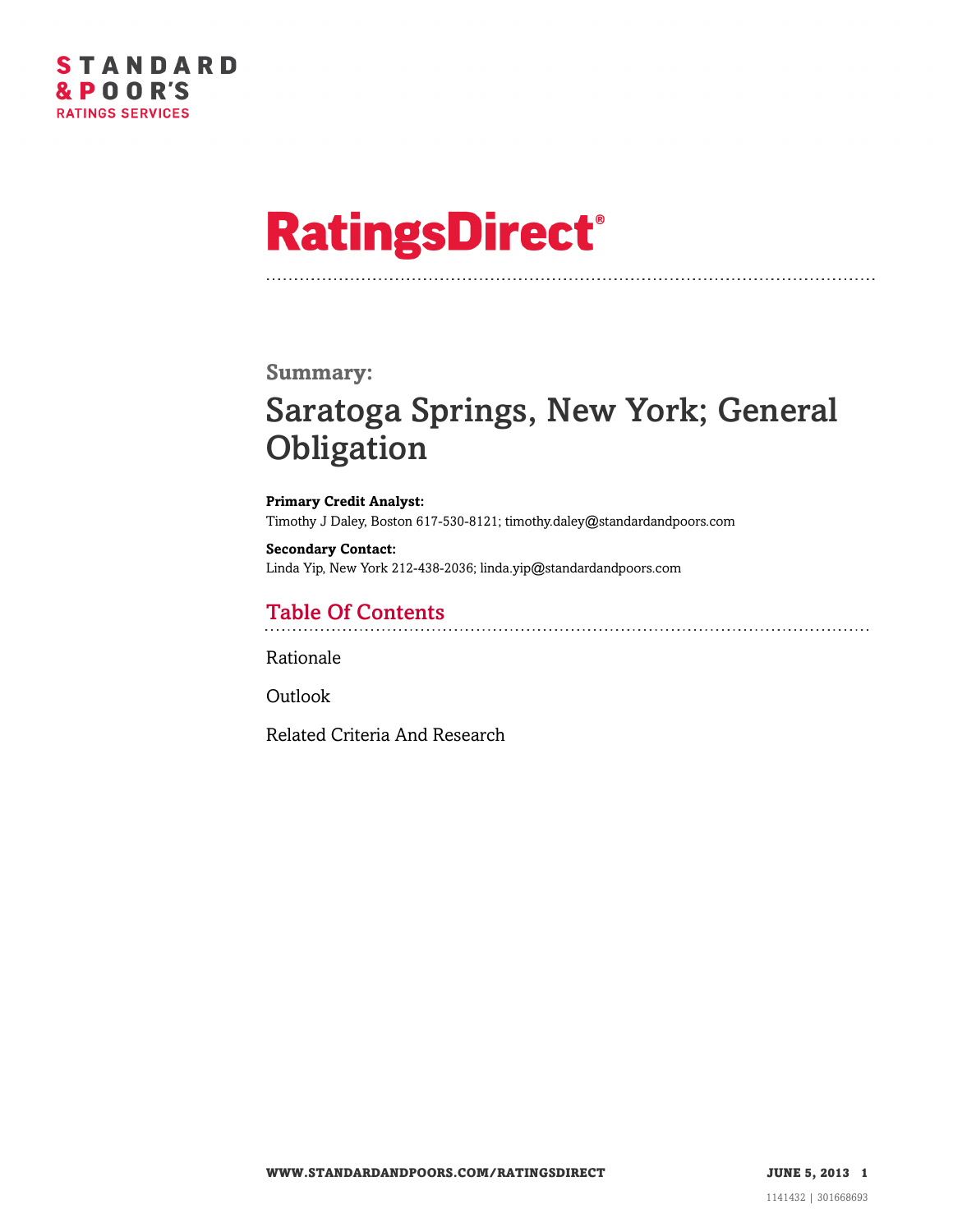### **Summary:** Saratoga Springs, New York; General Obligation

| <b>Credit Profile</b>                                                         |                 |          |
|-------------------------------------------------------------------------------|-----------------|----------|
| US\$4.278 mil GO pub imp (serial) bnds ser 2013 dtd 06/15/2013 due 06/15/2033 |                 |          |
| Long Term Rating                                                              | AA+/Stable      | New      |
| <b>Saratoga Springs GO</b>                                                    |                 |          |
| Long Term Rating                                                              | $AA + /$ Stable | Affirmed |

### <span id="page-1-0"></span>Rationale

Standard & Poor's Ratings Services assigned its 'AA+' rating and stable outlook to Saratoga Springs, N.Y.'s series 2013 general obligation (GO) bonds.

In addition, Standard & Poor's affirmed its 'AA+' rating on the city's GO bonds outstanding. The outlook is stable.

The rating reflects our view of Saratoga Springs':

- Participation in the diverse regional employment base of the Albany-Schenectady-Troy metropolitan statistical area;
- Strong wealth and income;
- Healthy operations that have contributed to what we consider strong finances; and
- Low debt, with limited capital and debt needs.

The city's full faith and credit pledge secures the bonds. We understand that officials intend to use bond proceeds to fund various capital projects.

Saratoga Springs, with a 2012 population estimate of 26,761, is in eastern upstate New York State in Saratoga County, approximately 30 miles north of Albany. The city is a commercial and industrial center for the surrounding areas; however, it is best known for the Saratoga Race Track and its performing arts center, as well as Skidmore College, which is one of the city's leading local employers. We continue to view the economy as a key determinant of credit quality across the U.S. public finance sector in 2013 and 2014. Management indicates Saratoga Springs has benefited economically from continued development at the Luther Forest Technology Campus, a 1,414-acre technology park designed for nanotechnology manufacturing and research and development. GLOBALFOUNDRIES Inc., the anchor tenant, has completed its chip fabrication plant, which began construction in 2009. At full build-out, the company expects to generate about 1,600 new jobs for the area. In addition, the Saratoga Casino and Raceway recently announced it will invest \$30 million and build a 120-room hotel in Saratoga Springs in a bid to become a full-scale casino. The management team expects to hire 260 workers, increasing total employment at the Racino to 900 workers. Construction is expected to commence in 2014 with the expansion opening in 2015. According to management, Saratoga Springs expects to continue to see steady commercial and residential development in the near term.

In addition to local employment, residents find other employment opportunities in Albany, Troy, and Schenectady.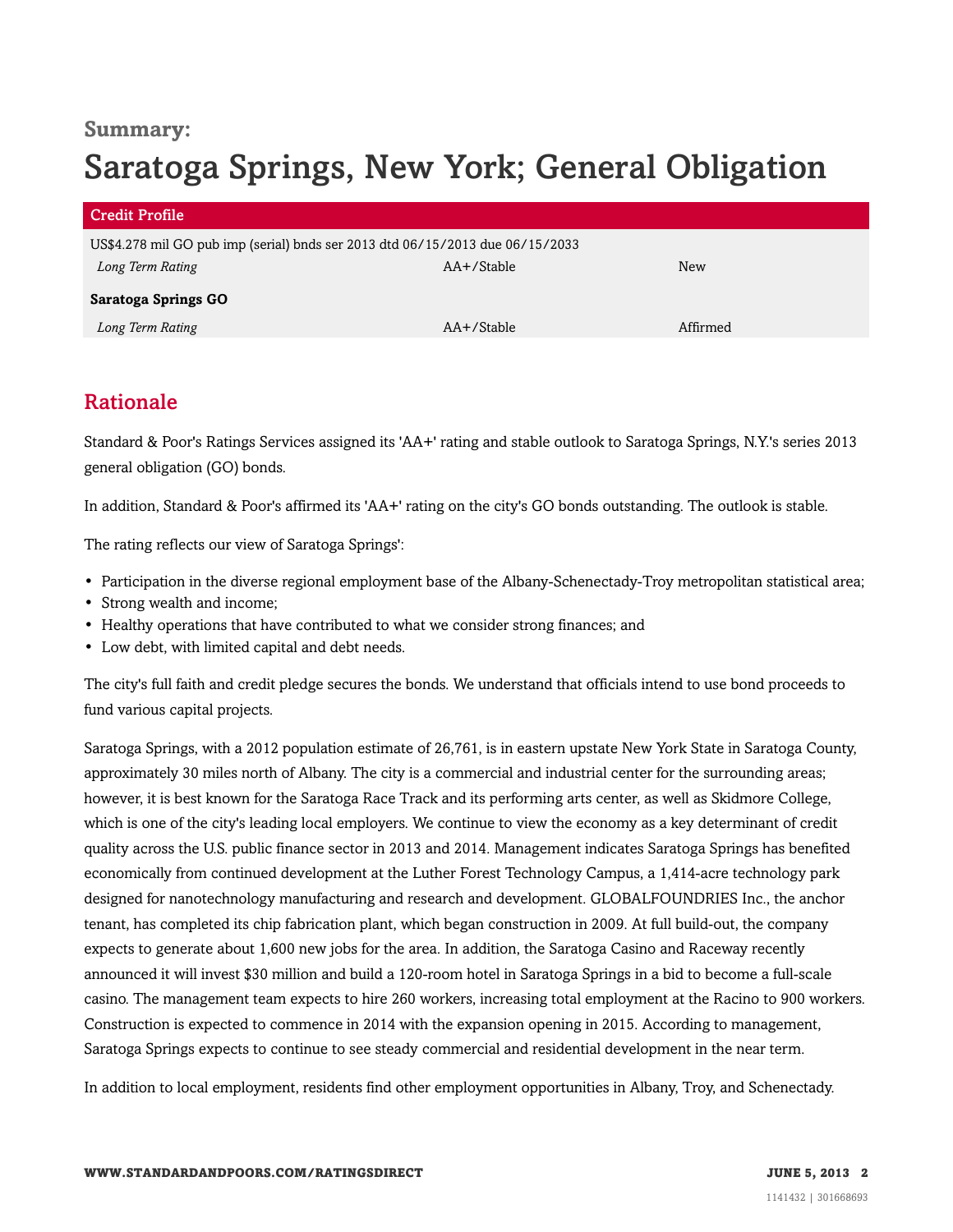The city's strong economy and participation in nearby Albany's government sector has provided it with favorable economic trends and indicators. We expect professional and business services to contribute to employment growth in the region. Unemployment, at 6.3% as of March 2013, continues to decline below state (8.3%) and national rates (7.6%). Median household effective buying income is what we consider a strong 124% of the national level. Regional home price declines were fairly modest relative to other parts of the country, and there are signs the real estate market is improving. As a result, our current forecast reflects a modest rise in home prices and a jump in housing starts in 2013, with the housing recovery gaining steam in 2014. The city's median home price in 2012 was 60% higher than the national average. Assessed value (AV) has increased less than 1% annually, on average, in the past four fiscal years to \$3.1 billion in fiscal 2013. Full valuation is \$3.7 billion, or \$139,700 per capita, a level we consider extremely strong. Management expects the modest trend of AV growth to continue in the near term. Little taxpayer base concentration exists with the 10 leading taxpayers accounting for what we consider a very diverse 7.9% of AV.

Saratoga Springs has consistently maintained what we regard as, strong finances in the past three fiscal years. Unaudited fiscal 2012 figures, ended Dec. 31, 2012, indicate a \$1.8 million (5% of budget) operating surplus. Management attributes the positive operating performance to steady growth in revenues relative to budget, as well as the city taking over ambulance services from a private provider. As a result, the year closed with a general fund balance of \$12.7 million. Management considers \$8.3 million (assigned and unassigned), or what we view as a very strong 22.8% of budgeted expenditures, to be available; this is in accordance with the city's reserve policy. Liquidity was also good, in our opinion, with cash and equivalents of \$5.3 million, or about 53 days' operating liquidity.

The city's fiscal 2013 adopted budget totals \$39.1 million, a 5.6% increase over the adopted 2012 budget. The 2013 city tax rate remained flat and the tax levy decreased about 5.2%. Consequently, management can carry over 1.5% of the unused levy to fiscal 2014, providing additional flexibility in the next budget year if needed. Management indicates that there have been no major variances to the budget to date. Property taxes are Saratoga Spring's leading revenue source, accounting for 44% of general fund revenue in fiscal 2013, followed by another 32% from nonproperty taxes. In addition, six of the city's seven union contracts remain unsettled; in our view, this could put some downward pressure on Saratoga Springs' finances in the next few years. Management, however, indicates it has built contingencies into the budget to cover the likely negotiated outcomes.

Standard & Poor's still considers its assessment of Saratoga Spring's financial management practices "good" under its Financial Management Assessment (FMA). An FMA of good indicates financial practices exist in most areas but that governance officials might not formalize or regularly monitor all of them. The city implemented and formalized a reserve and liquidity policy, as well as a debt management policy in fiscal 2011. Its reserve policy requires the city to maintain an unassigned general fund balance between 10.0% and 12.5% of the budget. With city council approval, management can use amounts in excess of the 12.5% to fund one-time expenses. If the balance declines below 10%, management will prepare and submit a plan to the council to restore the fund balance back to the minimum target by either the next budget year or another appropriate period. The city's debt policy adheres to state statutes, and the city council will review the policy annually. Saratoga Springs continues to project major costs and revenue well in advance of its budget formulation, and it monitors budget variances monthly with the council. Investment management follows state guidelines.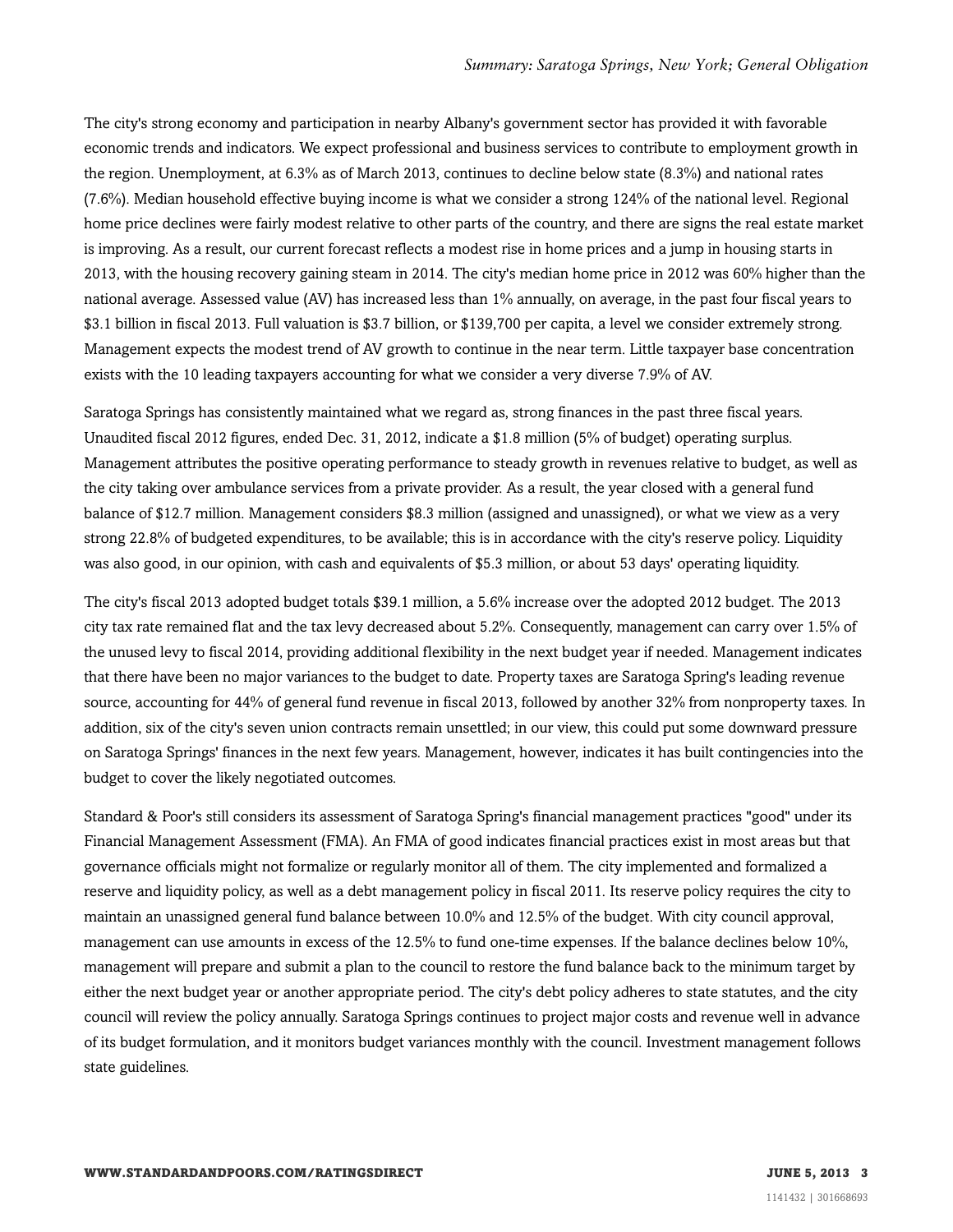After this issue, the city will have overall net debt, including overlapping entities, of \$59.6 million. In our opinion, overall debt is a moderate \$2,229 per capita, or a low 1.6% of market value. Debt service carrying charges remained a low, in our view, 7.9% of expenditures in fiscal 2011. We consider debt amortization slower than average with officials planning to retire 41% of principal over 10 years and 83% in 20 years. The city's future debt plans are guided by management's five-year capital improvement plan, which has about \$20 million in future projects.

Saratoga Springs participates in the state's pension systems and provides other postemployment benefits (OPEB) through a single-employer, defined-benefit health care plan. The city has consistently funded 100% of its pension contributions over the past three fiscal years. Contributions were \$4.7 million, or 12.7% of general fund expenditures, in 2012. It continues to fund OPEB contributions through pay-as-you-go financing, which was \$2.2 million, or about 27.8% of the annual OPEB cost, in fiscal 2012. As of Dec. 31, 2012, the OPEB unfunded actuarial accrued liability (UAAL) was \$122.8 million. When this UAAL is added to the city's debt, overall net debt increases to what we view as a high \$6,819 per capita, or a moderate 4.8% of market value.

### <span id="page-3-0"></span>**Outlook**

The stable outlook reflects what Standard & Poor's considers Saratoga Springs' strong finances and access to a stable and diverse regional economy. We believe management will continue to make the necessary budget adjustments to maintain balanced operations, as well as continue to adhere to its reserve and debt management policies. However, if reserves deteriorate materially due to ongoing labor negotiations or (while unlikely) the city's pension and OPEB costs increase, we could lower the rating.

### <span id="page-3-1"></span>Related Criteria And Research

- U.S. State And Local Government Credit Conditions Forecast, April 4, 2013
- USPF Criteria: Key General Obligation Ratio Credit Ranges Analysis Vs. Reality, April 2, 2008
- USPF Criteria: GO Debt, Oct. 12, 2006
- USPF Criteria: Financial Management Assessment, June 27, 2006

Complete ratings information is available to subscribers of RatingsDirect at www.globalcreditportal.com. All ratings affected by this rating action can be found on Standard & Poor's public Web site at www.standardandpoors.com. Use the Ratings search box located in the left column.